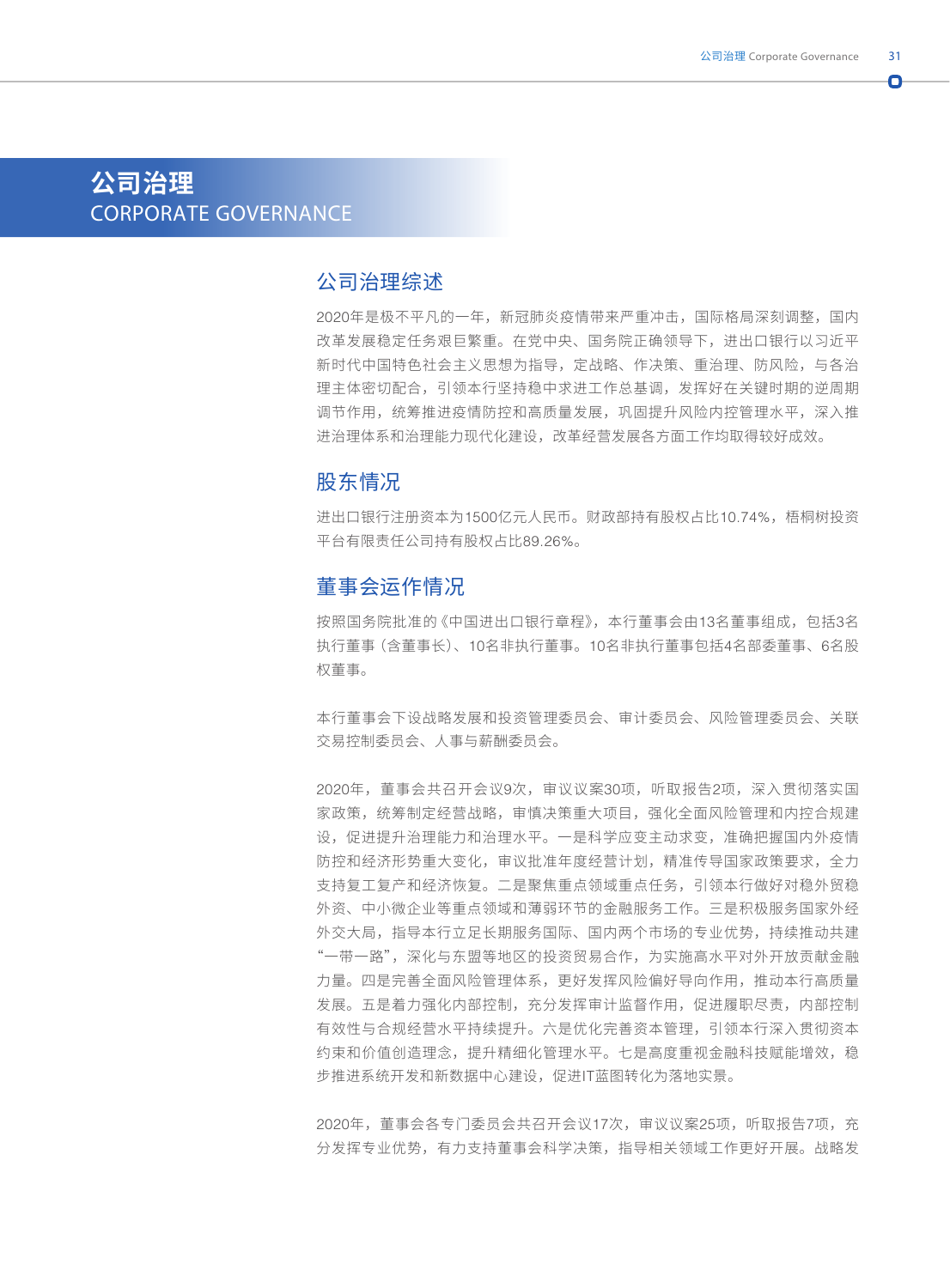Ō

展和投资管理委员会做好国家政策文件解读,强化经营目 标和发展战略的传导落实 ;风险管理委员会持续推进构建 横向到边、纵向到底的全面风险管理体系,统筹抓好各项 业务以及不同类别风险的管理防控 ;关联交易控制委员会 推动搭建关联交易控制体系,持续完善制度机制建设,夯 实关联交易管理基础 ;审计委员会有效利用内外部审计力 量,推动加强审计成果运用,充分发挥审计在公司治理、 风险防范和内部控制中的作用 ;人事与薪酬委员会审核董 事及高级管理人员任职事宜,研究完善全行绩效考核体系 及薪酬管理制度,着力激发本行高质量发展"内生动力"。

# 监事会运作情况

2020年以来,进出口银行监事会依据国有重点金融机构 监事会条例所赋予的职责,密切关注进出口银行公司治 理、风险管理和内部控制等方面的状况,围绕履职、内 控、风险、财务和整改五大监督重点,不断提升监管工作 的全面性、针对性和有效性。全年累计对3个总行部门、6 家分行进行专项现场检查,对10家分行进行专项调研,总 计投入工作量459人天,形成了74份底稿,发出了11份检 查意见函,撰写了5份专项报告和1份年度监督检查报告。

监事会不断加强履职监督力度,通过收集董事会和高管层 的履职述职报告、参加董事会和高管层会议、日常工作交 流座谈等形式对公司治理体系运转的有效性进行评估。全 年专职监事列席了8次董事会及其专门委员会会议,派员 列席了83次行长办公会等高管层会议。

监事会充分发挥外派的独立性和驻行监管的优势,通过听 取汇报和现场跟踪核实收集全行的风险情况,实现全方位 的风险监督。一是大力开展非现场检查,扩大风险排查范 围。二是关注风险分类的真实性,揭示潜在风险。三是关 注重点风险领域,结合进出口银行实际抓问题。

监事会强化对全行内控体系的建设和运转情况的监督,实 现全方位的内控监督。一是针对全行绩效考核体系的运转 情况组织了专项检查和调研,重点关注目前绩效考核体制 机制、考核指标设置及相关日常管理。二是针对信贷业务 管理情况组织了专项检查和调研,重点关注信贷业务制度 及其执行落实情况。

监事会紧抓国有金融资本保值增值的工作重心,不断加大 检查的深度和广度,确保进出口银行的财务可持续。一是 关注重大财务指标变动和会计政策调整情况,关注新金融 工具会计准则2021年实施安排,关注资本补充和拨备达 标情况。二是开展信贷资产财务损益和财务管理情况专项 检查,覆盖全行2016年以来风险贷款账务处理情况及财 务收支与财经纪律执行情况。

监事会通过整改问责台账跟踪和整改回头看等形式强化整 改力度,提升整改监督的威慑力。一是对所有内外部检查 发现的问题及整改问责情况进行了梳理,并选择了部分分 行开展专题检查和调研。二是严把整改问责关,监督检查 全行各类整改事项的落实情况,大力推动整改问责机制的 优化,逐步理顺整改问责体制机制。

# 内部审计

根据本行章程,内部审计部门及其负责人向董事会负责并 报告工作,接受监事会的工作指导。进出口银行高级管理 人员保证和支持进出口银行内部审计部门按董事会批准的 内部审计制度独立客观履行审计职责。2020年,本行内 审体制改革持续推进,内审制度体系进一步健全,内审整 改机制进一步完善。内部审计围绕本行自身职能定位,聚 焦国家重大政策落实、聚焦本行经营管理重点环节和风险 领域,积极发挥总、分部协同联动作用,开展境内分支机 构常规审计以及防控疫情贷款资金、新增贷款、小微企业 银行转贷款、压力测试、信息科技风险管理等专项审计, 履行内部审计职能。认真开展领导人员经济责任审计,规 范权力运行和责任落实,有效发挥监督作用。配合审计署 对本行贯彻落实国家重大政策、防疫再贷款跟踪、社保基 金等专项审计及法定代表人经济责任审计整改,配合监事 会开展日常监管及整改工作,按要求向银保监会报送审计 工作情况和审计报告,有效发挥了内部审计在本行落实国 家方针战略和重大政策措施、防范化解金融风险、提升全 行风险管控水平等方面的监督、评价、咨询作用。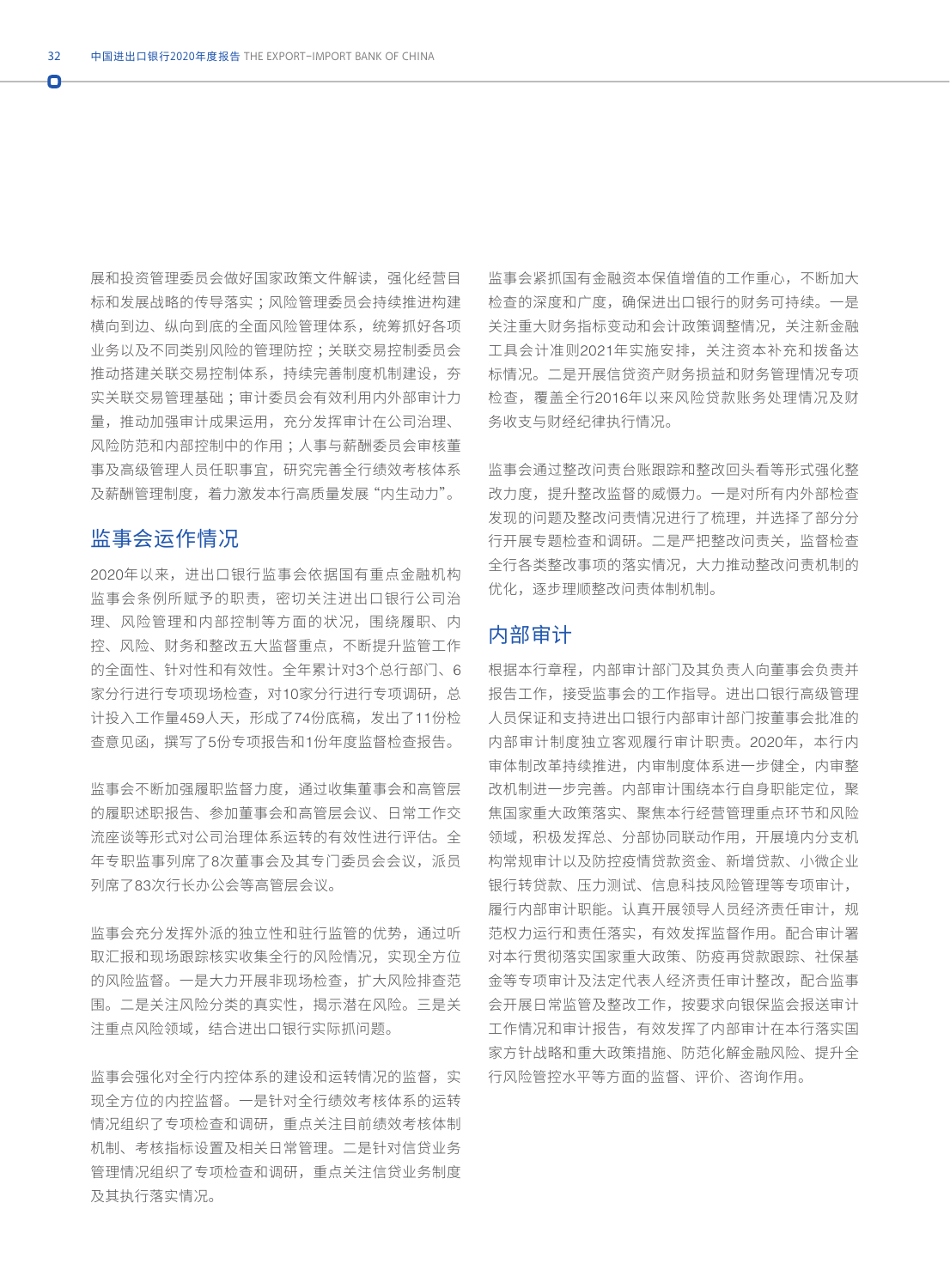#### **Overview**

The year 2020 was an extraordinary one. It witnessed the sudden outbreak of the COVID-19 pandemic and its severe impact, the profound adjustment in the international landscape and the formidable and arduous tasks of reform, development and stability at home. Under the strong leadership of the CPC Central Committee and the State Council, the Bank followed the guidance of Xi Jinping Thought on Socialism with Chinese Characteristics for a New Era and worked in close collaboration with other stakeholders involved in corporate governance in developing strategies, making decisions, reinforcing governance and forestalling risks. Bearing in mind the overarching principle of pursuing advances while ensuring stable performance, the Bank made counter-cyclical adjustment at crucial moments, coordinated pandemic control and high-quality development, improved risk management and internal control, and promoted the modernization of governance system and capacity. Good results were achieved in all aspects of the Bank's reform, operation and development.

## **Shareholders**

The Bank has a registered capital of RMB150 billion. The Ministry of Finance holds 10.74% of the shares and Buttonwood Investment Holding Company Ltd. 89.26%.

# Operation of the Board of Directors

According to the Articles of *Association of the Export-Import Bank of China* approved by the State Council, the Board of Directors is made up of 13 directors, including 3 executive directors (Chairman of the Board included) and 10 non-executive directors which include 4 ministry or commission-appointed directors and 6 equity directors.

Under the Board of Directors, specialized committees are established, namely the Strategic Development and Investment Management Committee, Audit Committee, Risk Management Committee, Connected Transactions Control Committee, and Personnel and Remuneration Committee.

In 2020, the Board of Directors convened 9 meetings to deliberate on and approve 30 proposals and hear 2 briefings. It fully implemented national policies, developed business strategies based on overall planning, made prudent decisions on major projects, strengthened comprehensive risk management, internal control and compliance, and improved governance capacity and performance.

First, the Board of Directors responded to changes with well-judged actions and adjusted its approaches to meet the changing needs. In response to major changes in the evolving pandemic dynamics and economic situation both at home and abroad, it reviewed and approved the annual business plan so as to fully implement national policies and support the reopening of the economy and economic recovery.

Second, the Board of Directors placed great emphasis on key areas and priority tasks and led the Bank in providing financial services to key areas and weak links such as the stable growth of foreign trade and foreign investment as well as micro, small and medium-sized enterprises.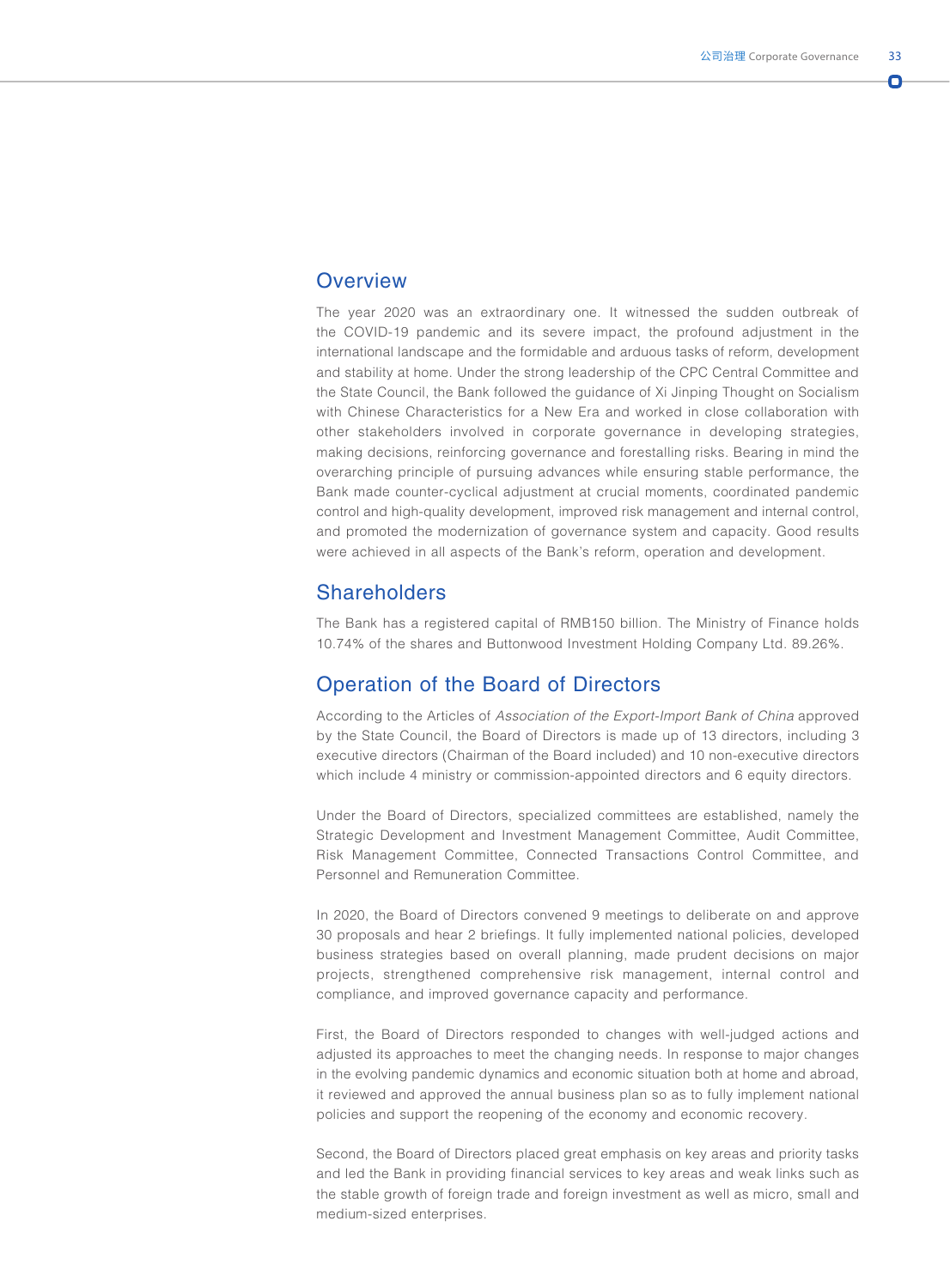Ō

Third, the Board of Directors worked actively to serve China's overall foreign trade and economic cooperation and diplomatic work, and led the Bank's efforts in leveraging its long-accumulated strengths in serving both domestic and international markets to promote the joint implementation of the BRI and to deepen investment and trade cooperation with ASEAN countries and other regions, thus making further contribution to China's pursuit of high-standard opening-up.

Fourth, the Board of Directors improved the comprehensive risk management system so as to make better use of the guiding role of risk appetite and promote the high-quality development of the Bank.

Fifth, the Board of Directors focused on strengthening internal control and gave full play to the supervision role of audit to promote fulfillment of duty, make internal control more effective and ensure full compliance in the Bank's business operation.

Sixth, the Board of Directors improved capital management and led the Bank in raising the awareness of capital constraints and value creation for more refined management.

Seventh, the Board of Directors attached great importance to Fintech and advanced IT system development and new data center construction in an effort to put the IT blueprint to work.

In 2020, the specialized committees of the Board of Directors convened 17 meetings to deliberate on 25 proposals and hear 7 briefings. These committees fully leveraged their respective professional strengths to support scientific decision-making by the Board of Directors and to provide guidance on relevant work. The Strategic Development and Investment Management Committee worked to interpret national policy documents and make sure that the Bank's business objectives and development strategies are clearly understood and well implemented. The Risk Management Committee continued to promote the building of a comprehensive risk management system to ensure the overall coverage of different lines of business and control of various types of risks. The Connected Transactions Control Committee pressed ahead with the establishment of connected transactions control system and the improvement of the institutional framework for a stronger foundation of management. The Audit Committee gave full play to the role of internal and external audit and made good use of their outcomes in corporate governance, risk prevention and internal control. The Personnel and Remuneration Committee reviewed the appointment of members of the Board of Directors and the senior management team and deliberated on improving the Bank's performance evaluation and remuneration system in a bid to unleash the internal forces driving the Bank's high-quality development.

## Operation of the Board of Supervisors

In 2020, the Board of Supervisors fulfilled its duty in accordance with the *Provisional Regulations on the Board of Supervisors of Key State-owned Financial Institutions* and paid close attention to the Bank's corporate governance, risk management and internal control. It continued to conduct more comprehensive, focused and effective supervision centering on five priorities including fulfillment of duty, internal control, risk management, financial management and problem rectification. Over the year, the Board of Supervisors carried out on-site inspections in 3 departments of the head office and 6 branches and conducted thematic research in 10 branches. A total of 459 man-days were invested to form 74 manuscripts, 11 opinion letters, five special reports and one annual report of supervision and inspection.

The Board of Supervisors strengthened its supervision over fulfillment of duty and assessed the effectiveness of the Bank's corporate governance system by collecting performance reports of members of the Board of Directors and the senior management team, attending meetings of the Board of Directors and the senior management team, and holding discussions on daily work. Over the year, full-time supervisors attended 8 meetings of the Board of Directors and its specialized committees, and sent representatives to attend 83 Top Executive meetings such as the meetings called by the President.

The Board of Supervisors fully leveraged the advantages of being posted to the Bank as an independent body, and supervised risks on all fronts by hearing briefings and carrying out on-site inspections to collect and verify risk